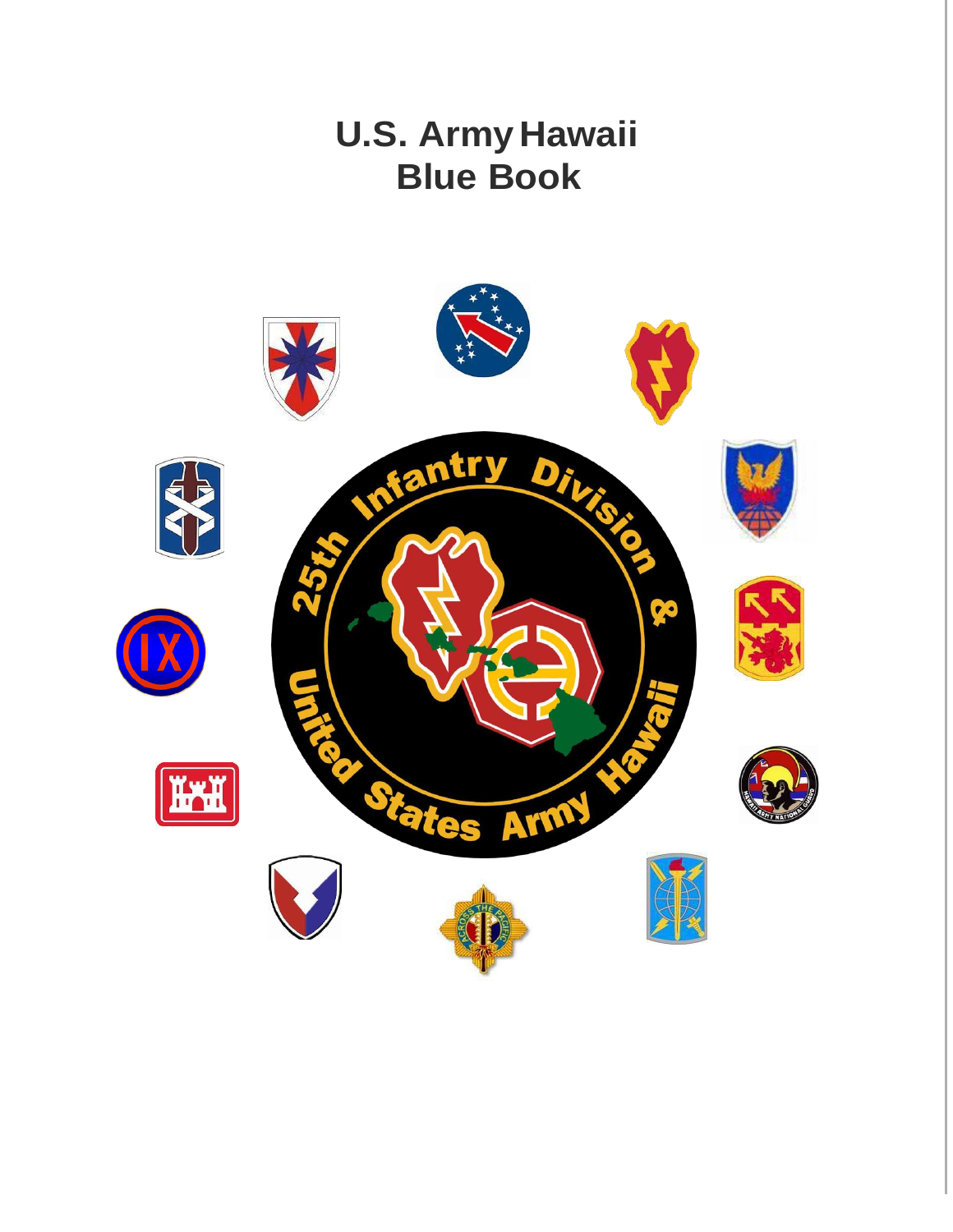

DEPARTMENT OF THE ARMY HEADQUARTERS, 25TH INFANTRY DIVISON AND U.S. ARMY HAWAII BUILDING 580 KOLEKOLE AVENUE SCHOFIELD BARRACKS, HAWAII 96857-6000

APVG-CG

15 April 2020

MEMORANDUM FOR All Leaders and Soldiers assigned to Units within the U.S. Army Hawaii (USARHAW) Community

SUBJECT: USARHAW Standards Blue Book

1. The United States Army Hawaii Blue Book is a guide for the standards of conduct and appearance of all Soldiers in USARHAW.

2. Compliance with these standards is basic to the discipline of all Soldiers. It is important that each individual takes pride in one's self and their unit.

3. Through the blood and bravery of the Soldiers that came before us, we have earned our Nation's respect. Let us represent them well. TROPIC LIGHTNING!

WILLIAM D. POULIOT CSM, USA Command Sergeant Major

JAMES B. JARRARD Major General, USA Commanding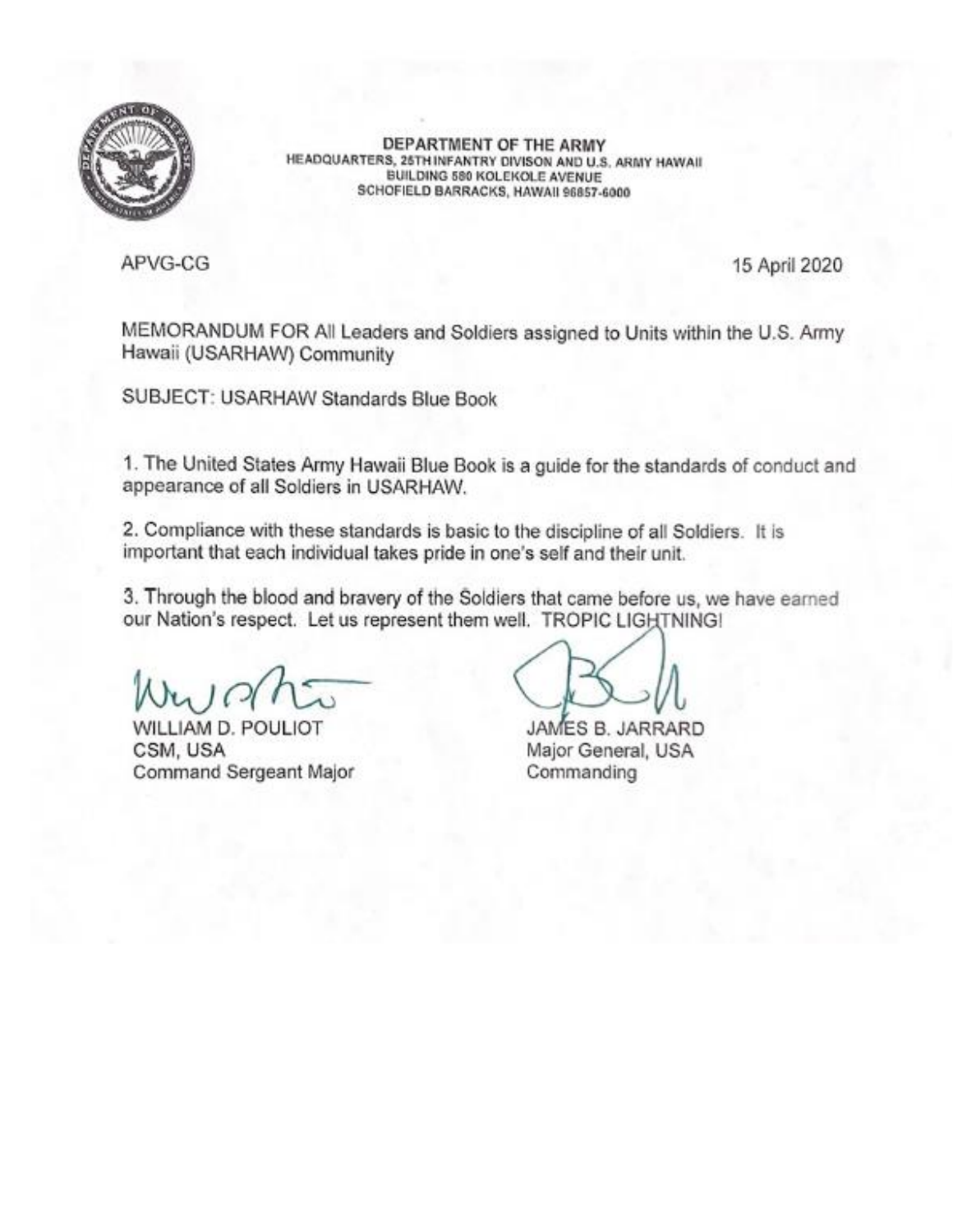| 1. Introduction                                                                                 |                                                                                                                                                                                                                                                                                                                                                                                                                              |                                                                                                            |
|-------------------------------------------------------------------------------------------------|------------------------------------------------------------------------------------------------------------------------------------------------------------------------------------------------------------------------------------------------------------------------------------------------------------------------------------------------------------------------------------------------------------------------------|------------------------------------------------------------------------------------------------------------|
| $1 - 1$                                                                                         | Purpose                                                                                                                                                                                                                                                                                                                                                                                                                      | $\overline{4}$                                                                                             |
| $2 - 1$<br>$2 - 2$<br>$2 - 4$                                                                   | 2. Standards of Conduct (The U.S. Army as a Military Profession)<br>Characteristics of the Army Profession<br>Army Ethic<br>2-3 Army Values<br>Army Customs, Courtesies, and Traditions                                                                                                                                                                                                                                      | $\overline{4}$<br>$\overline{5}$<br>5<br>5                                                                 |
| $3 - 1$<br>$3 - 2$<br>$3 - 3$<br>$3 - 4$<br>$3-5$<br>$3-6$<br>$3 - 7$<br>$3 - 8$<br>$3-9$       | 3. Standards of Appearance<br><b>General Appearance and Grooming</b><br><b>Standards of Dress and Prohibited Attire</b><br>Standards of Dress during the conduct of official travel (TOY)<br><b>Cavalry Spurs and Stetson</b><br>Wear of 'Tropic B's"<br><b>Tactical Uniform Standards</b><br>Physical Readiness Training (PRT) Uniform Standards<br><b>Tactical Vehicle Uniform Standard</b><br>Motorcycle Standard Uniform | $\tau$<br>$\overline{7}$<br>$\overline{7}$<br>$\overline{7}$<br>$\overline{7}$<br>$\,8\,$<br>9<br>10<br>10 |
| $4 - 1$<br>$4 - 2$<br>$4 - 3$<br>$4 - 4$<br>$4 - 5$<br>$4 - 6$<br>$4 - 7$<br>$4 - 8$<br>$4 - 9$ | 4. Standards of Behavior<br><b>Prohibited Items</b><br><b>Alcoholic Beverages</b><br>Tobacco<br>"Off-Limits" Structures and Areas<br><b>Privately Owned Vehicles</b><br><b>Abandoned Vehicles</b><br><b>Disruptive Music and Noise</b><br>Use of Headphones<br>Use of Bicycle, Skateboard, Scooter, Hover Board, Segways,<br><b>Roller or In-Line Skates</b>                                                                 | 10<br>11<br>11<br>11<br>12<br>12<br>12<br>13<br>14                                                         |
| $5 - 1$                                                                                         | 5. Unaccompanied Soldier Housing<br><b>Unaccompanied Soldier Housing</b>                                                                                                                                                                                                                                                                                                                                                     | 14                                                                                                         |
|                                                                                                 | <b>Annex A: USARHAW Units</b>                                                                                                                                                                                                                                                                                                                                                                                                | 15                                                                                                         |

# **TABLE OF CONTENTS**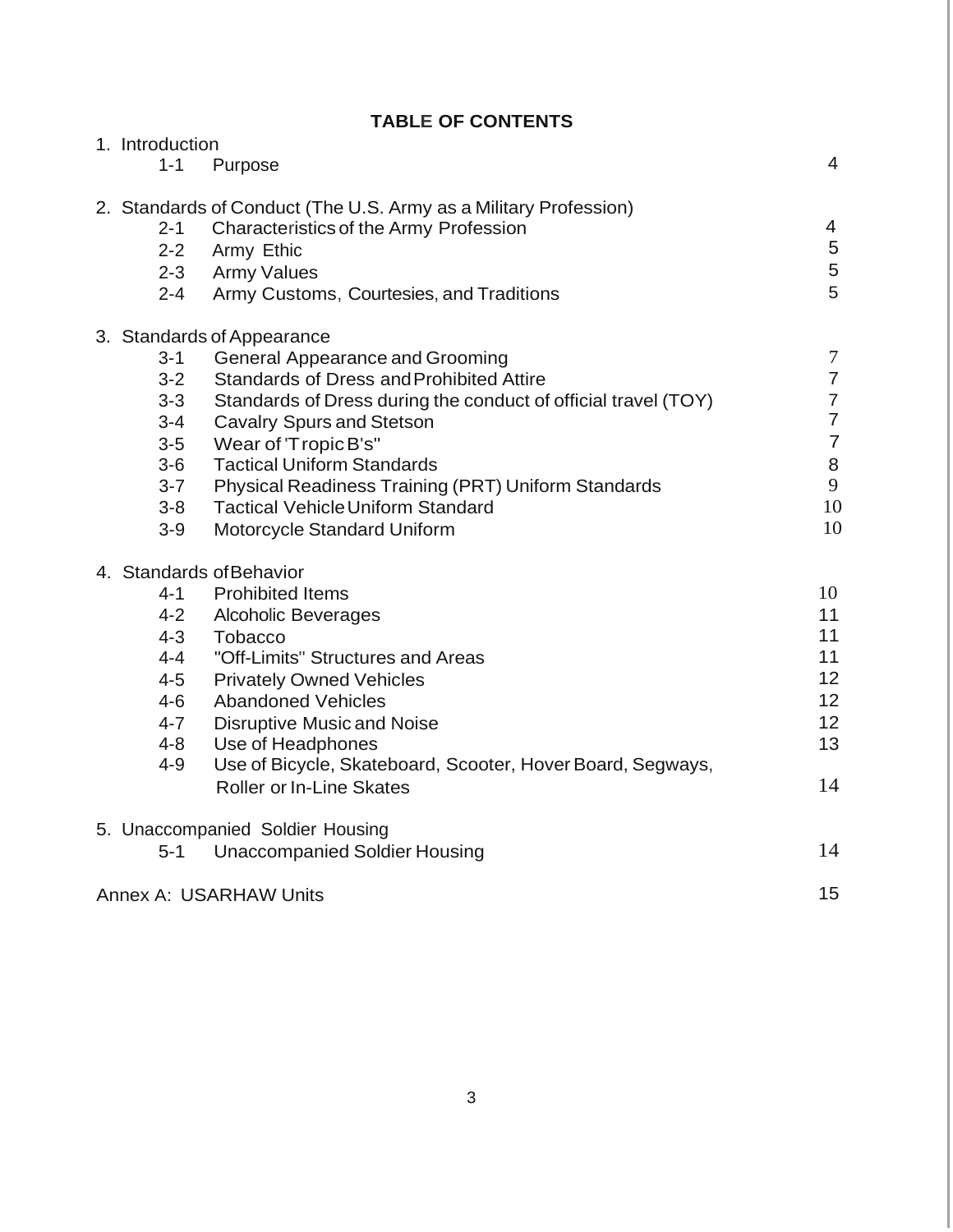### **CHAPTER 1**

#### **Introduction**

#### **1-1. Purpose.**

a. The purpose of this book is to establish common standards across U.S. Army Hawaii (USARHAW). All Army units stationed on Army installationsin Hawaii are considered to be a part of the USARHAW community.

b. This Book applies to all Soldiers, Civilians, Family Members, contractors, and other personnel who work on, reside on, or visit any U.S. Army installation, facility, or work site in Hawaii.

### **CHAPTER2**

#### **The U.S. Army as a Military Profession**

The Army profession is a unique vocation of experts certified in the ethical design, generation, support, and application of land power, serving under the civilian authority and entrusted to defend the Constitution and the rights and interests of Americans. An Army professional is a Soldier or Army Civilian who satisfies the requirements for certification in competence, character, and commitment.

2-1. Characteristics of the Army Profession.

The members of the Army profession, Soldiers and Army Civilians, create and strengthen the Army culture ofTrust.

- **Trust**  The bedrock of the Army's relationship with the American people. Our professional responsibility is to preserve this earned trust. Within the Army profession, mutual trust is the organizing principle necessary to build cohesive teams.
- **Honorable Service**  Our professional responsibility is to daily contribute honorable service, living by and upholding the Army ethic in the conduct of our mission, performance of duty, and all aspects of life.
- **Military Expertise** Our professional responsibility is to continually advance our expert knowledge and skills in land power and to certify Army professionals. To sustain our expertise, the necessity of lifelong learning is accepted by all Army professionals.
- **Stewardship of the Profession**  All Army professionals have the duty to be faithful, responsible,and accountable stewards, advancing the Army profession, strengthening the Army culture of trust, and conveying the legacy we inherited from those who led the way.
- **Esprit De Corps**  The Army profession has a deep respect for its history and traditions and strives to achieve standards of individual and collective excellence.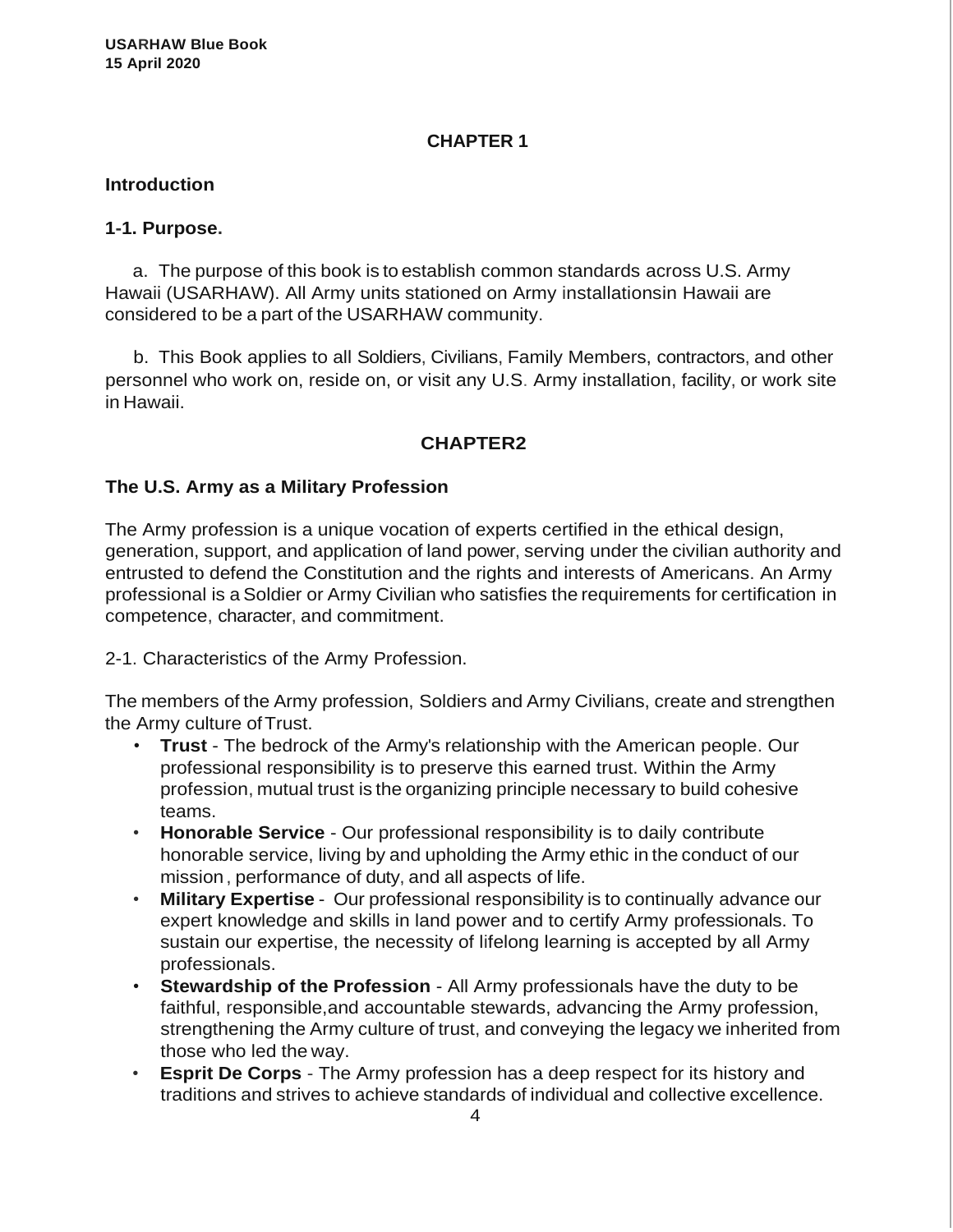Army professionals are a cohesive team where mutual trust is reinforced through shared professional identity - living by and upholding the Army ethic. This collective commitment fortifies esprit de corps.

### 2-2. Army Ethic.

The Army ethic is an evolving set of laws, values, and beliefs, deeply embedded within the core of the Army culture and practiced by all members of the Army profession to motivate and guide the appropriate conduct of individual members bound together by a common moral purpose.

### 2-3. Army Values.

Army Values coupled with ethics are the foundation of our profession. Critical to each Soldier's development is learning about and living by Army values, when in or out of uniform. Self-discovery, determining one's own character, and living the Seven Core Values reinforces trust in our Soldiers.

- Loyalty Bear true faith and allegiance.
- Duty Fulfill your duties.
- Respect Treat people as they should be treated.
- Selfless Service Put the welfare of the Nation, the Army, and yoursubordinates before your own.
- Honor Live up to the Army Values.
- Integrity- Do what is right, legally, and morally.
- Personal Courage Face fear, danger, or adversity (physical and moral).

2-4. Army Customs, Courtesies, and Traditions.

a. What often sets the Army apart as an institution steeped in history is the commitment to observing Army customs and traditions. It is customs and traditions, strange to the Civilian eye, but solemn to the Soldier, which keep the person in uniform motivated during times of peace. In war, they keep the warrior fighting at the front. Educating Soldiers on the importance of observing customs and traditions is key to leader development.

b. Army customs have been handed down over the centuries and add to the interest, pleasure, and graciousness of Army life. Many customs compliment military courtesy. The breach of Army customs may bring disciplinary action. The customs of the Army are its common law. Examples of Army customs are:

- Always render a salute if the situation warrants.
- Render proper respects to the flag, reveille, and retreat at all times.
- Never criticize leaders, Soldiers, or the Armyin public.
- Always make proper use of your chain of command.
- Make no excuses while taking responsibility for your actions.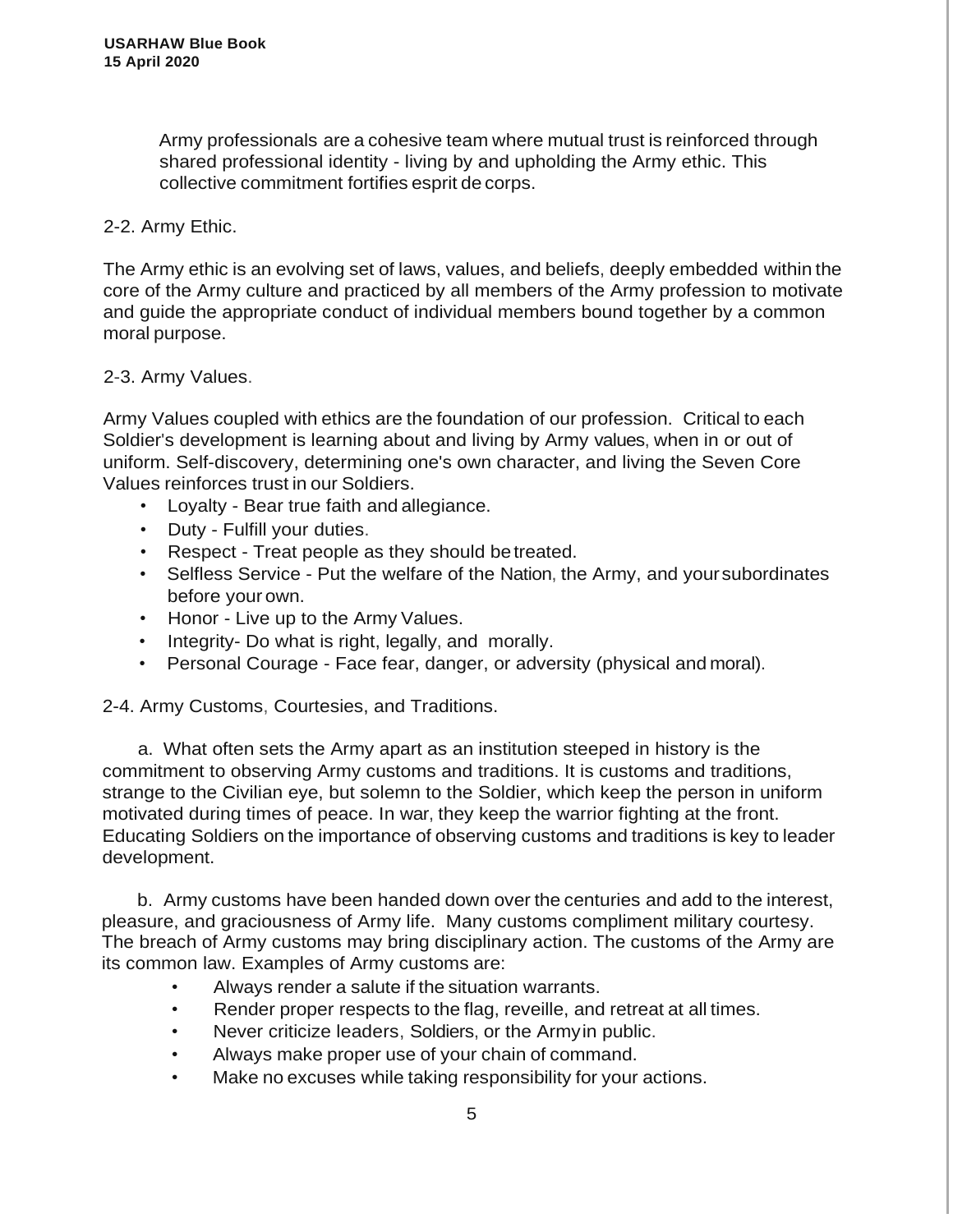• Always speak with your own voice.

c. Courtesy among members of the Armed Forces is vital to maintaining discipline. Courteous behavior provides a basis for developing good human relations. Mutual courtesy between subordinates and superiors shows the respect to each member of our profession. Military discipline is founded upon self-discipline, respect for properly constituted authority, and embracing the Army ethic with its supporting individual values. Military disciplinewill be developed by individual and group training, which is enforced by NCOs to create a mental attitude resulting in proper conduct and prompt obedience to lawful military authority. Some simple examples and visible signs of respect and selfdiscipline are:

• When talking to an officer of superior rank, stand at attention until directed otherwise.

• When you are dismissed, or when the officer departs, come to attention and salute.

• When speaking to or being addressed by an NCO of superior rank, stand at parade rest until directed otherwise.

• When an NCO of superior rank enters the room, the first Soldier to recognize the NCO calls the room to "At ease."

• When an officer of superior rank enters a room, the first Soldier to recognize the officer calls personnel in the room to attention, but does not salute. A salute indoors is rendered only when reporting.

- Walk on the left of an officer or NCO of superior rank.
- When entering or exiting a vehicle, the junior ranking Soldier is the first to enter, and the senior in rank is the first to exit.

• When outdoors and approached by a NCO, you greet the NCO by saying, "Good morning Sergeant," for example.

• Soldiers in uniform will render a salute to a senior officer in open-air lanais, unless the appropriate authority posts signs establishing the area as a no-salute area.

• The first person who sees an officer enter a dining facility gives the order "at ease," unless a more senior officer is already present. Many units extend this courtesy to senior NCOs, also. When you hear the command "at ease" in a dining facility, remain seated, silent, and continue eating unless directed otherwise.

• Soldiers (in uniform or civilian attire) will render honors during the raising and lowering of the U.S. flag or the playing of the national anthem at public events. All vehicle drivers, military or civilian, will halt vehicles during flag ceremonies. Military members will dismount and render the hand salute. The senior Soldier aboard any bus or truck transporting personnel will be the only party required to dismount and render appropriate courtesy.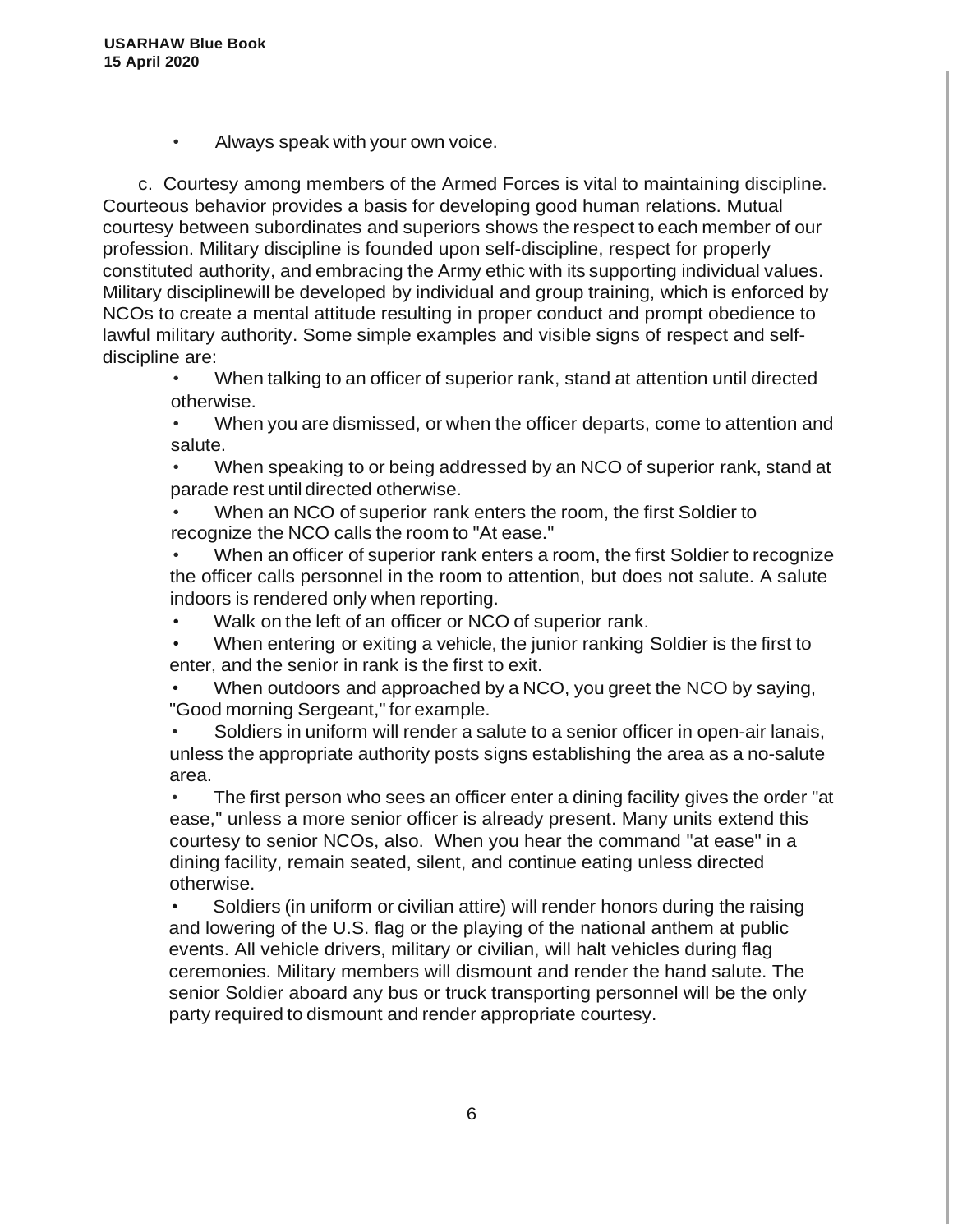### **CHAPTER 3**

### **Standards ofAppearance**

3-1. General Appearance and Grooming. A Soldier's appearance is a statement of their professionalism, discipline, and dedication to duty. Army Regulation 670-1 dictates Army standards on personal hygiene, grooming, tattoos, jewelry, eye glasses and use of electronic devices. All Soldiers on USARHAW installations are expected to know and adhere to these standards. Leaders are expected to enforce these standards.

3-2. Standards of Dress and Prohibited Attire. All military personnel must wear the prescribed uniform of the day while conducting military business. Exceptions include emergencies, personnel in a leave status, Soldiers on permissive TOY, and Soldiers on a medical profile that precludes the wear of the prescribed uniform.

a. Civilian attire worn on post should be clean, well-maintained, properly fitted and present a neat and orderly appearance. Examples of prohibited attire are listed below:

- Clothing that is excessively short, revealing, tight, or baggy.
- Clothing containing obscene, discriminating, harassing, offensive or suggestive images or words.
- Accessories that appear to be weapons.
- Clothing that is excessively torn or dirty.
- Clothing not specifically designed as headgear (bandannas, do-rags).
- Clothing that is considered nightwear or sleepwear.
- Soiled or sweaty athletic clothing, except while in recreation areas.
- Underwear as outerwear or clearly visible underwear (sports bras, boxers).
- Bathing suits (without cover-ups), except in swimming and recreation areas.
- Bare chested or shirtless men, except in swimming and recreation areas.
- Bare feet, except in swimming and recreation areas.

3-3. Standards of Dress during the conduct of official travel (TOY): When Soldiers are traveling in an official capacity (on TOY orders), they will at all times present themselves in a professional manner. The TOY travel uniform for all USARHAW Soldiers will be equivalent to business casual attire. Shorts, t-shirts, and/or open-toe sandals are not authorized while in-transit during TOY travel.

3-4. Cavalry Spurs and Stetson. Wear of the Cavalry Spurs and Stetson is authorized on the last workday of the week or on special occasions inside the Brigade and Squadron footprint, as directed by the Squadron Commander.

3-5. "Tropic B's". This uniform will be worn IAW DA PAM 670-1. Tropic B's is generally worn during events such as pay day activities; if this event is observed, it is conducted on the last Friday of the month. It can also worn during specific events, as dictated by commanders. The observance of and uniform for specific events will be determined by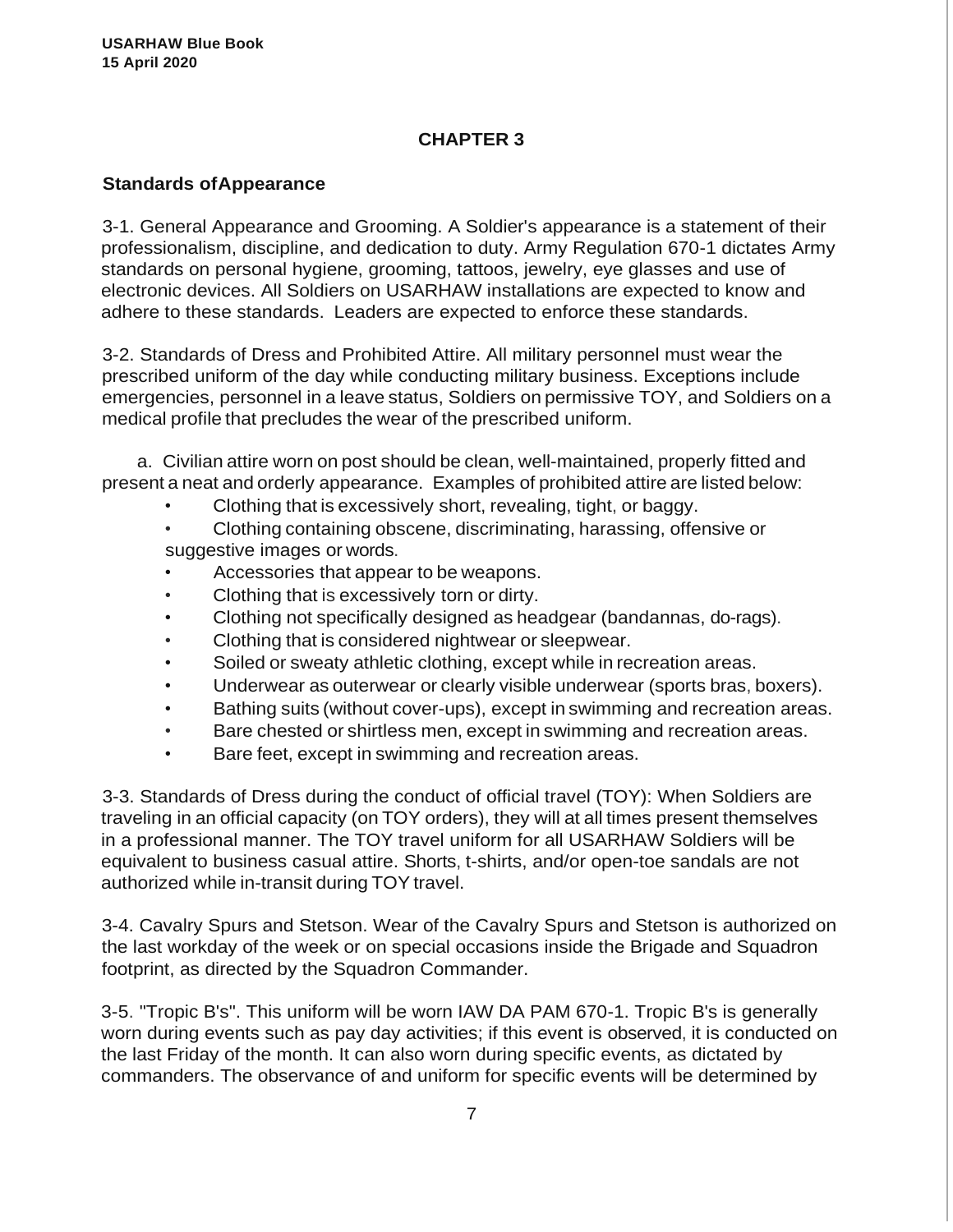commanders (BN level and above).

3-6. Tactical Uniform Standards. Field Uniform Standards apply once Soldiers leave the Garrison area and enter tactical training areas and ranges. Within these training areas, units and Soldiers are expected to conduct themselves as if in a tactical combat environmentto include use of camouflage and other field craft techniques to avoid detection. The field uniform consists of the following components:

a. The Army Combat Uniform (ACU) in the operational camouflage pattern (OCP) or the Improved Hot Weather Combat Uniform (IHWCU).

(1) Soldiers will wear at a minimum, the U.S. Army and name tapes, rank, U.S. Flag (full color for garrison and subdued/lR for field environment), Unit Shoulder Sleeve Insignia and Current Organization (Unit Patch). The U.S. Flag will be worn on the right shoulder Velcro pocket. The Unit Shoulder Sleeve Insignia, Former Wartime Service (USSI-FWS), also called the Combat Patch, is an optional wear item. If worn, the USSI-FWS will be worn on the right shoulder velcro pocket, below theU.S. Flag. When wearing the USSI-FWS on the IHWCU, the U.S. Flag will be worn on the right Shoulder pocket flap. The Flag can be sewn on directly to the pocket flap or velcroed . Sterile uniforms are an exception and will only be worn when conducting activities such as combatives and water survival testing. The Jungle Tab can be worn for those authorized to wear it; however, it will not be worn when outside of the INDOPACOM area of responsibility. If sunglasses are worn, they will be glasses approved on the APEL only.

(2) Upon approval of the commander and only during field training exercises, the sleeves may be down and cuffed inside the coat one or two times. The ACU coat sleeves may be cuffed inside or outside the ACU coat. Personnel will not exceed two rolls or cuffs of the ACU coat. Also, at the discretion of the unit commander, the trouser pant legs can be left un-bloused only while in a field or tactical environment. During Garrison operations the trouser pant legs must be bloused at all times and not extend below the 3rd eyelet from the top of theboot.

(3) Army Combat Shirt (ACS): The ACS may only be worn while conducting tactical training (i.e., field exercises, range, tactical ruck march, wear of IOTV/Plate Carrier) at the commander's discretion. The ACS is not to be worn as a stand-alonetop while inGarrison.

(4) Army Aviators Combat Uniform (A2CU): The A2CU will not be worn as a daily uniform. It will be worn while performing aerial flight or refueling duties and/or other specific duties at the discretion of the commander (BN and above).

(5) Tactical Uniform: There will be no wearing of tactical gear, camouflage paint, or combat shirts in the PX or commissary. Camouflage paint is authorized in the shoppettes.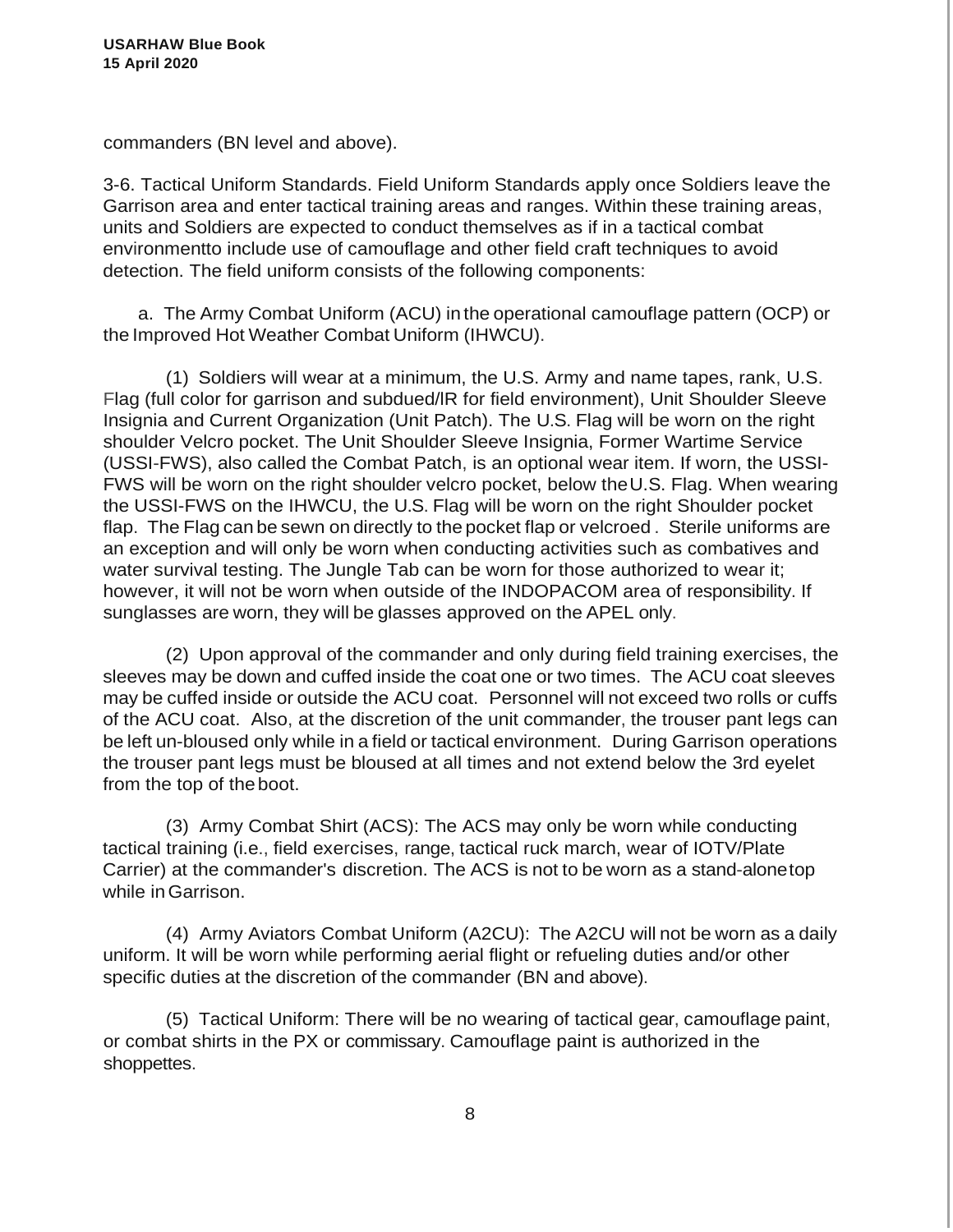b. Full Kit: At the commander's discretion, IOTV, Plate Carrier or FLC may beworn.

• IRflag/subdued flag, U.S. Army and nametape, rank, and shoulder sleeve insignia.

- ACH helmet with NODsmount.
- Tactical gloves (Nomex in vehicles and aircraft).
- Ballistic eyewear (APEL approved eyewear only).
- Hearing protection while on live fire ranges.
- Individual First Aid Kits (IFAK) (left side).
- Water source- Camelback,canteen.
- Light source (with redlens).
- Tactical elbow/kneepads.
- Personally procured equipment, not issued at CIF, is unauthorized for wear.

3-7. Physical Readiness Training (PRT) Uniform. The USARHAW PRT uniform is the Army Physical Fitness Uniform (APFU). Leaders may adjust the uniform based on Soldier comfort and weather conditions.

a. Battalion Commanders may substitute the APFU t-shirt for a distinctive unit t-shirt within the following guidelines:

- The unit t-shirt is an optional purchase for Soldiers.
- Unit t-shirts are only authorized at the company/detachmentor higher echelon. Therefore, there shall be no platoon level unit t-shirt.
- If a Company/Detachment authorizes a unit t-shirt, it shall be the same color as the Battalion t-shirt and contain the same Battalion logo on the front of the shirt.

• Company logos may only be placed on the back of the Battalion t-shirt. The logo shall be in good taste, absent of profanity, nudity, vulgar images or any image which may be offensive.

b. Orange reflective belts are to be worn by individuals while conducting PRT outdoors during hours of limited visibility. Formations will post roadguards with reflective belts to the front and rear during hours of limited visibility.

c. In addition to reflective belts, individuals and formations will have a visible white light to their front during hours of limited visibility.

d. Reflective belts are not required indoors or while conducting PRT on established physical training fields or tracks.

e. The APFU may not be worn in the commissary nor the PX at any time.

f. Conditioning footmarches may be conducted in the APFU with boots. At no time while footmarching will straps be hanging from rucks; they are all to be buckled and stowed.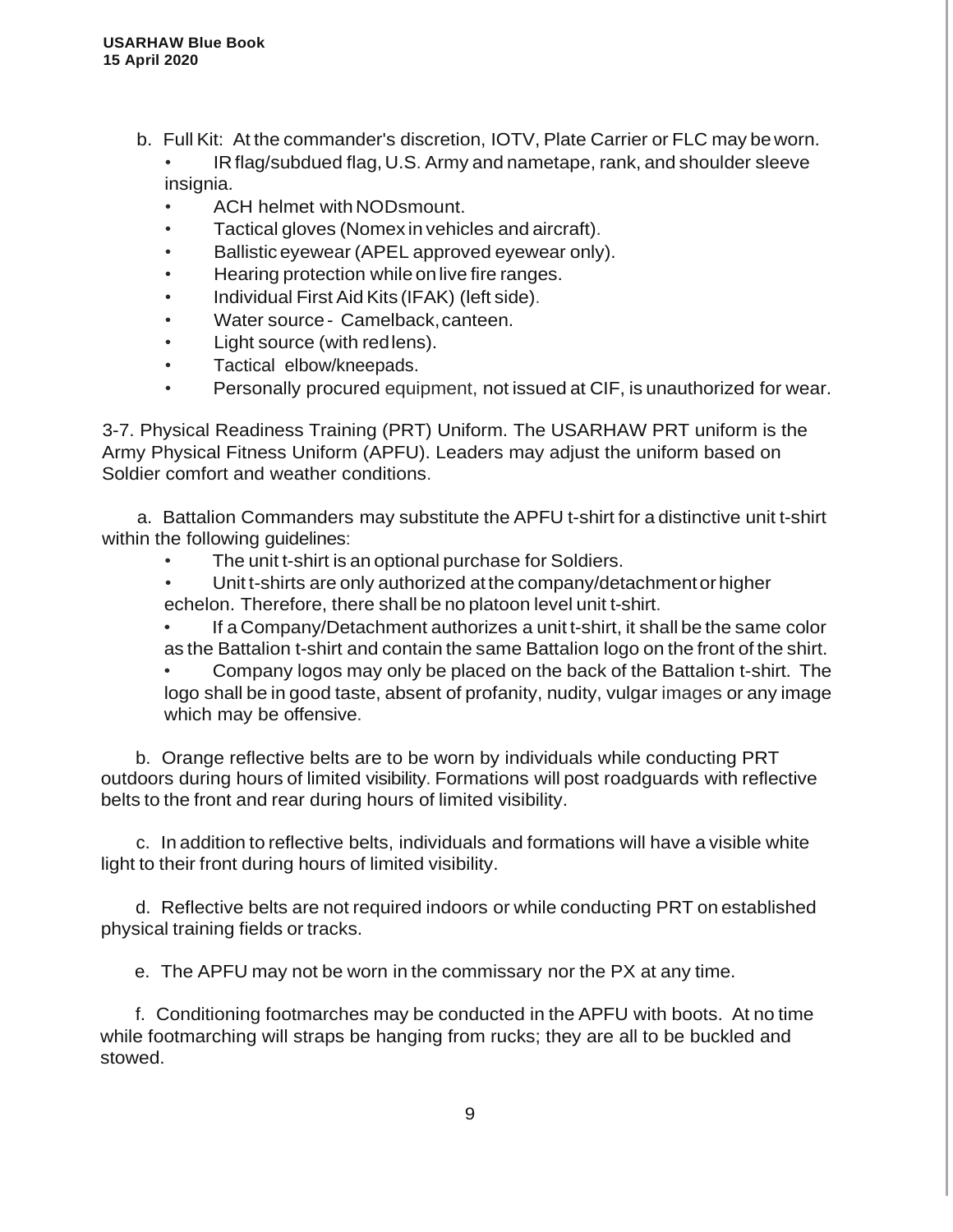3-8. Tactical Vehicle Uniform Standard.

a. While operating a tactical vehicle the minimum uniform will include the ACH and gloves.

b. Any Soldier riding in the back of an open-back vehicle must have on eye pro, gloves, and ACH. Gunners riding in the Gunner's hatch will include the Gunners Restraint System (GRS).

c. TCs for tactical vehicles must be an NCO or Warrant Officer/Officer.

3-9. Motorcycle Standard Uniform.

a. Long-sleeved shirts or jackets, long pants, and over-the-ankle shoes will be worn by riders and passengers. Brightly colored apparel and a jacket designed to limit injuries are encouraged.

b. Full fingered gloves (made from leather or abrasion-resistant material).

c. Department of Transportation approved helmets that meet the Federal Motor Vehicle Safety Standard No. 218 or Snell Standard M2005 will be worn and properly fastened at alltimes.

d. Eye protection designed to meet or exceed ANSI Z87.1 reference (z), goggles, wrap around glasses or full-face shield.

e. Soldiers in uniform may not wear vests or jackets that have patches or insignias other than militaryspecific.

f. For more information on motorcycle safety refer to USARHAW Regulation 190-5 and USARHAW Policy Letter #29 - MotorcycleSafety.

### **CHAPTER4**

**Standards of Behavior.** As members of the Profession of Arms, Soldiers are expected to conduct themselves as professionals both on and off-duty by living the Army Values and the Soldier's Creed. Soldiers will use professional language in public and common areas while on duty. Soldiers will demonstrate appropriate respect for all civilian authorities on and off the installation.

4-1. Prohibited Items. No personnel shall have in his/her possession the following items, unless authorized in performance of official duties:

• Hawaii law that authorizes licensed individuals to carry concealed handguns does not apply on United States Army Garrison Hawaii (USAG-HI) installations or in Island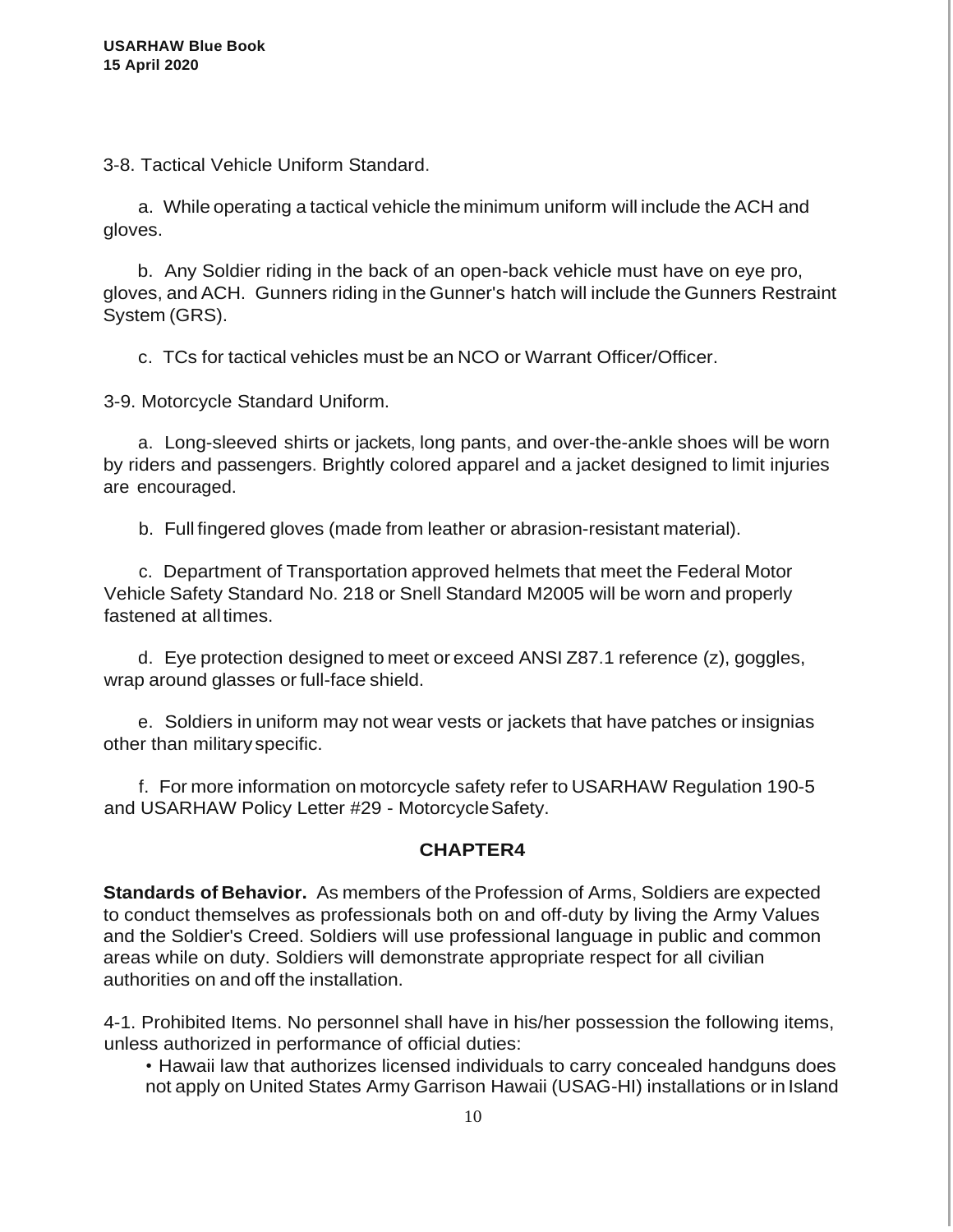Palm Communities. Under no circumstances will the transportation of loaded or concealed handguns, shotguns or rifles be permitted on USAG-HI installations except by duly authorized law enforcement personnel or by military personnel in the performance of their officialduties.

• Personally owned firearm with mounted light.

• Lock bumping material or any material that may be used to manufacture lockbypassing materials, including but not limited to: files, blank keys, instruction booklets, pamphlets or videos.

• A straight edge razor in Unaccompanied Personnel Housing.

• Fireworks.

• Explosives, pyrotechnics or blank ammunition exceptfor authorized training, sports, or ceremonialpurposes.

• Any knife with a blade length over 4 inches, except while hunting or conducting tactical training.

• Cell phones will not be used/visible while conducting training such as the range, gate guard duties, staff duty, and CQ. During the conduct of such duties, only military-related correspondence may be displayed and/or studied. Cell phones will be used for emergency or work-related issues.

4-2. Alcoholic beverages.

a. The minimum age for possession, purchase. and consumption of alcoholic beverages in the State of Hawaii is 21. See AR 215-1, paragraph 10-1.

b. Military personnel will not have a blood alcohol level of 0.05 percent or above when reporting for or while onduty.

c. Individuals may consume alcoholic beverages in quarters to include Island Palm Communities quarters, and Unaccompanied Personnel Housingrooms.

d. Personnel may consume alcoholic beverages at the following locations: installation club system facilities (e.g., Hale lkena, Nagorski Conference Center); Pohakuloa Training Area (PTA) Recreation Center; post exchange beverage bars; postoperated bowling centers; golf courses; permanently established outdoor recreation areas to include but not limited to Bowen Park, Kunia Park, and Pililaau Army Recreation Center (above the seawall, to the perimeter fence); softball and baseball fields, while such fields are in use for unit recreational activities; other premises while in use for unit recreational activities; and recreation centers on special occasions approved in writing by the USAG-HICommander.

e. Alcohol may be consumed in a Military uniform at official Military social functions approved by a Commander (0-5 andabove).

4-3. Tobacco. Individuals under the age of 21 will not purchase, possess, or consume tobacco products on USAG-HI installations per U.S. Law. Smoking areas shall be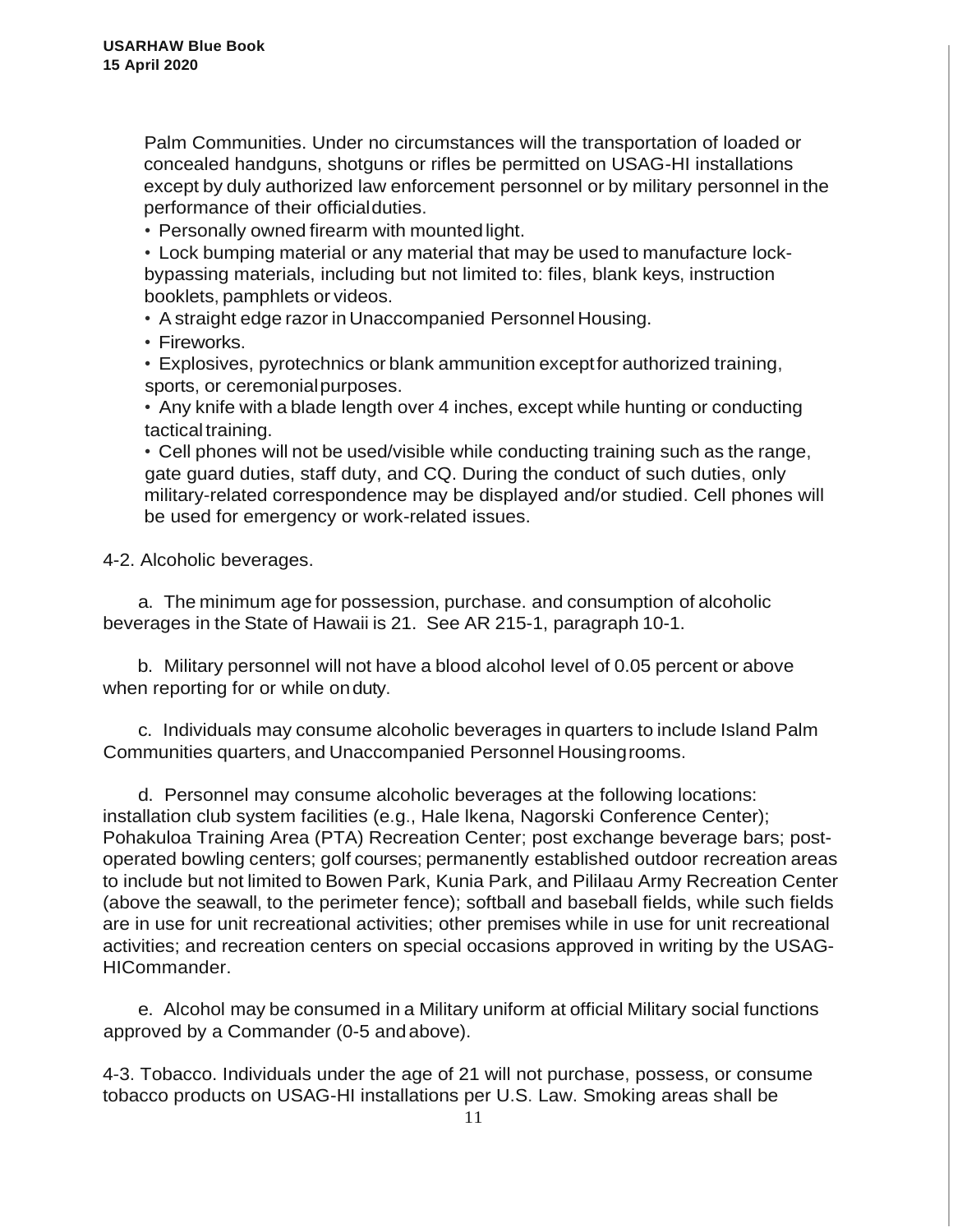designated no less than 50 feet from any building; this includes the use of electronic cigarettes. Smoking and tobacco use of any kind, while walking in uniform, is not authorized.

4-4. "Off-Limits" Structures and Areas. Individuals will not enter off-limits or restricted areas without authority. Off-limits areas include but are not limited to:

a. Island Palm Communities residential areas (except chain-of-command supervised formations or other activities moving along USAG-HI approved physical training running routes or activity routes, and for residents, invited guests, or other personnelauthorized by the USAG-HI and/or USAG-PTA Commander as having legitimate business in the area).

b. Vacant structures and storage and supply buildings orareas.

c. Golf courses, except for employees and authorizedpatrons.

d. Allranges and training areas unless specifically authorized.

e. Establishments placed off-limits by the Armed Forces Disciplinary Control Board under the provisions of AR 190-24.

4-5. Privately Owned Vehicles. All USARHAW Soldiers and Family Members must have a valid driver's license, registration, Hawaii safety inspection, and Hawaii insurance to operate a motor vehicle. Major repair work on post will only be conducted at the auto skills shop. There areto be no vehicles on jack-stands in the parking lots.

4-6. AbandonedVehicles.

- a. Vehicles are abandoned if they meet the following criteria:
- Any privately owned vehicle, including recreational vehicles, left unattended on USAG-HI installations and sites with registration expired over 30 days or that appears abandoned through visual signs. Examples are vehicles missing essential components required for operation like flat or missing tire(s), windshield, engine, steering mechanisms, on jack stand or bricks.
- Law enforcement personnel have a reasonable belief the vehicle is abandoned and efforts to contact the owner have failed.

b. Vehicles are towed at the expense of the owner, who is required to pay the towing contract company for the service of towing, impoundment and any applicable administrative fees.

c. Vehicles parked at the POV resale lot, without proper registration with DFMWR, are treated as abandoned and towed at the owner's expense. Vehicles parked elsewhere on the installation with a "For Sale" sign are treated as abandoned and towed at the owner's expense.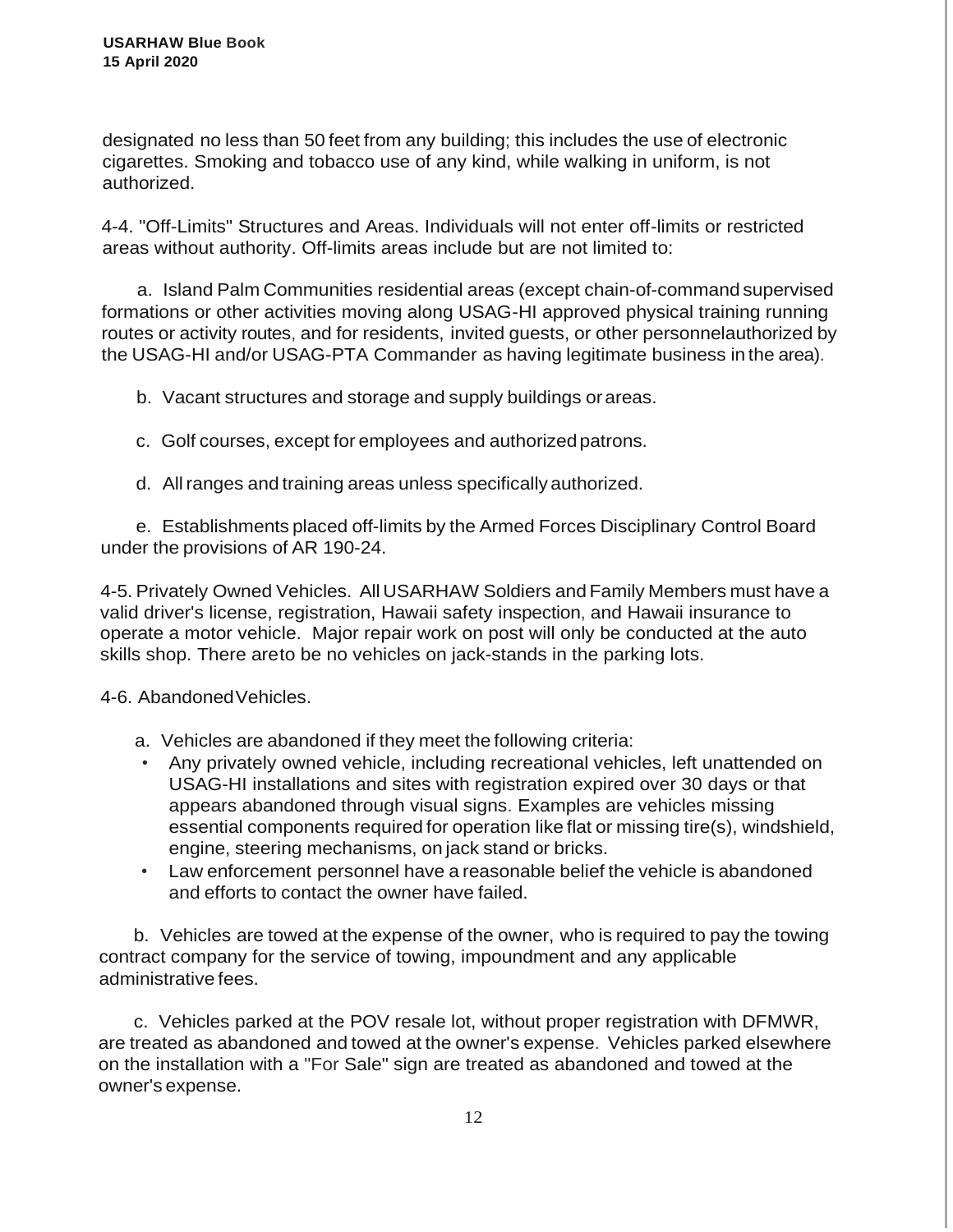- It is the responsibility of the seller of the motor vehicle to ensure that all documents pertaining to the transfer of the motor vehicle are properly submitted to the Department of Motor Vehicles.
- Failure to do so could result in fines and or judgements.

d. Abandoning a vehicle on any USAG-HI installation will result in the suspension of on post driving privileges for 180 days. Subsequent offenses could result in debarment from all USAG-HI installations. For exceptions to these rules see USARHAW 190-5.

4-7. Disruptive Music and Noise. Individuals will not play radios and other audio equipment loudly enough to be heard more than 30 feet away. This prohibition does not apply to musical performances or other entertainment events authorized by the USAG-HI Commander. The following are prohibited:

• Vehicles causing unnecessary noise because of improper loading, defects, or lack of a proper muffler. Excessive noise from vehicles and motorcycles (as measured from 30 feet away) isprohibited.

• Any animal making noise continuously for 10 minutes or intermittently for 30 minutes or more to the disturbance of others.

• Operational use of equipment (e.g., power tools, hand tools, etc.) causing loud or unusual noise between the hours of 2200 and0630.

• Formations moving through Island Palms Community areas will not call cadence.

4-8. Use of Headphones. Individuals must use common sense while wearing headphones and conducting outdoor activities. While wearing headphones, personnel will limit their activities to the sidewalks, running tracks, and/or designated fitness trails. Individuals will not conduct outdoor activities in roadways while wearing headphones and must use caution while crossing existing roads. Headphones are not authorized while in uniform unless inside an established physical fitness facility. While in uniform and inside an established facility, headphones will be conservative and discreet. Ear pads will not exceed 1 1/2 inches in diameter at the widest point.

a. The wearing of any portable headphones, earphones or other listening devices while operating a motor vehicle is prohibited with the exception of hands free cellular phones.

4-9. Use of Bicycle, Skateboard, Scooter, Hover Boards, Segways, Roller or In-Line Skates. Wearing protective headgear approved by the Consumer Product Safety Commission is required for all personnel while using powered and non-powered scooters, skateboards, roller skates, and roller blades. Hand, elbow and knee protection is highly recommended for these types of activities.

a. The use of a helmet is mandated for anyone riding a bicycle on any USARHAW installation. Additionally, all bicycles must have visible lights on both the front and back of the bicycle while riding during hours of limited visibility.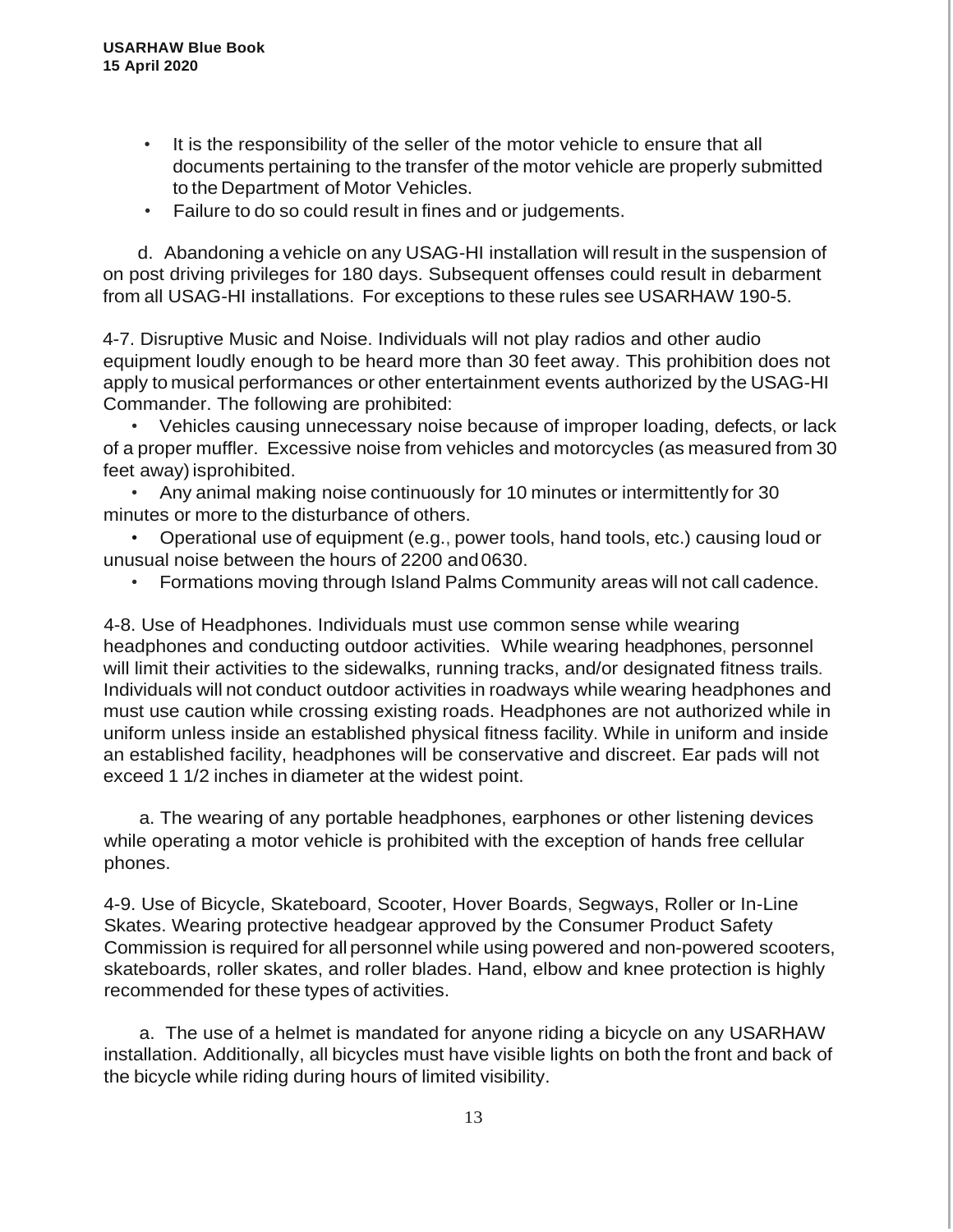b. Wearing headphones, earphones, or other listening devices while bicycling on or adjacent to roadways is prohibited.

c. Skateboarding, riding child/toy scooters, roller and in-line skating are prohibited on USAG-HI installations as follows:

- On any roadway with a speed limit of 20 MPH orgreater.
- Inside public buildings or upon lanais and covered walkways of publicbuildings.
- In or on drainage ditches.
- On any roadway portion or other place designated and posted as a "No Skateboarding" zone.
- On roadways between sunset andsunrise.
- In the PX and commissary parking lots during hours ofbusiness.

# **CHAPTER 5**

### **Unaccompanied Soldier Housing**

**5-1. Unaccompanied Soldier Housing.** Soldiers deserve to live in a clean, healthy and safe environment. This environment must provide privacy and comfort, as well as a predictable living standard regardless of the unit of assignment.

a. Leader Responsibility. We own the barracks. Leaders have an inherent responsibility to maintain proper living standards and conditions. As such, leaders will be present in the barracks conducting inspections and courtesy checks during duty and off duty hours.

b. Barracks/Room Standards. Soldiers will maintain rooms with anemphasis on cleanliness, safety and proper accountability. Soldiers will maintain the hallways, entryways, laundry rooms and dayrooms of the assigned Soldiers billets.

c. Visitors. Soldiers may entertain guests of either gender. The following restrictions apply:

- Overnight visitation is prohibited. Visitors must leave Unaccompanied Personnel Housing prior to 2230 on weekdays and 0030 on weekends. Visitors are not permitted before 0930 on any day of the week.
- A parent or legal guardian must accompany any non-military visitor below the age of 18 who is not a member of the Soldier's immediate Family (e.g., brother or sister).

d. Charge of Quarters (CQ) Responsibilities. Unit Commanders will maintain a CQ to safeguard barracks and residents. The chain of command is responsible for the safety, security, and cleanliness of the environment inwhich their Soldiers live at all times.

e. Pets. Soldiers will not keep animals in any barracks room or barracks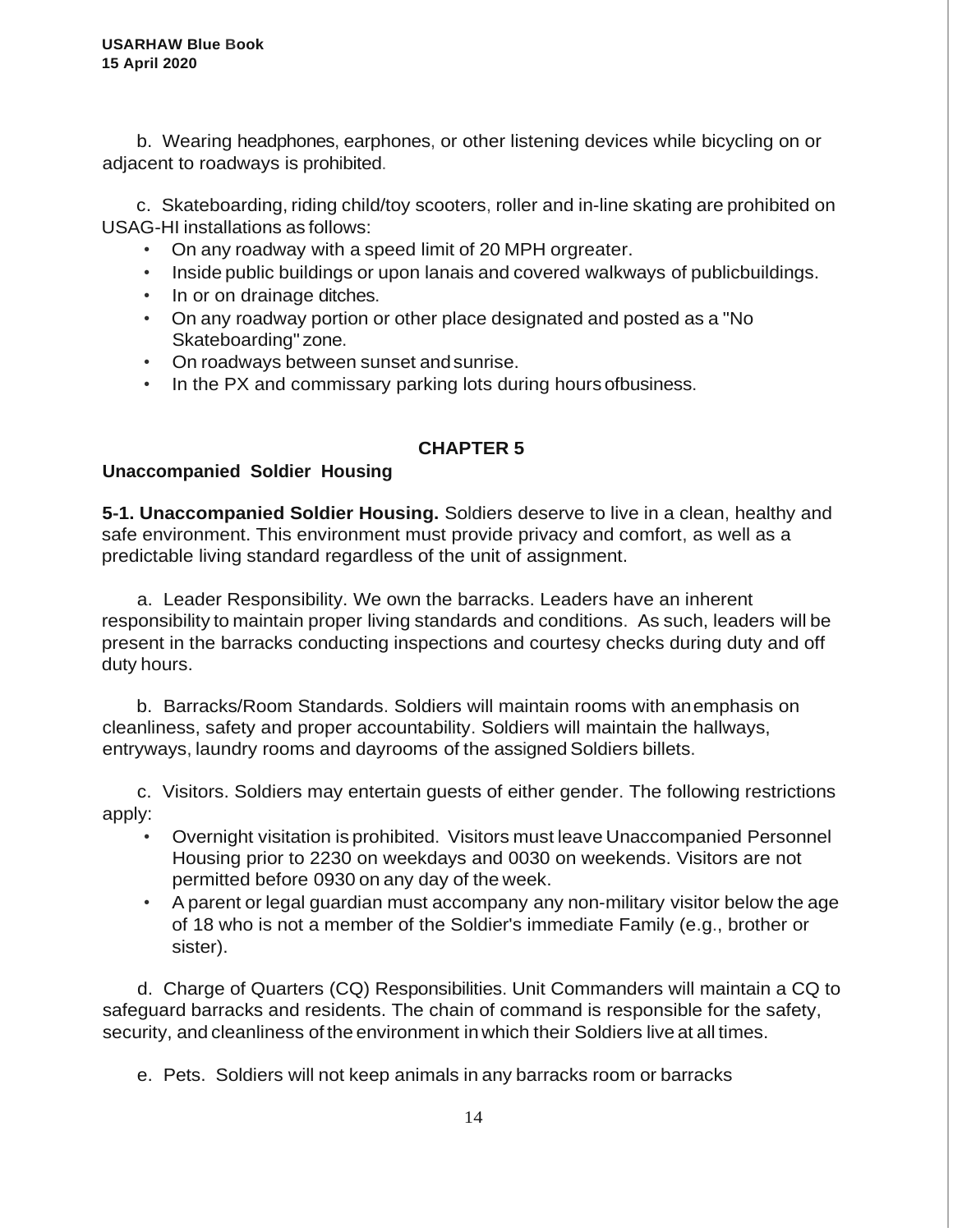common/shared areas. This policy applies to all pets including but not limited to: cats, dogs, caged animals, insects, arachnids, and fish.

f. Conduct. The standard in the barracks is good order and discipline. CQ/SD will correct instances of excessive noise, loud music, activities that disturb others and ensure conduct remains appropriate and follows applicable laws and regulations.

### **Annex A: USARHAW Units 25th INFANTRY DIVISION**

MISSION: On order, 2510 deploys, fights, and wins in Unified Land Operations any place in USPACOM or the world. Meanwhile, the Division conducts continuous persistent engagement with regional partners to shape the environment and prevent conflict across the Pacific Operational Environment.

| <b>SUBORDINATE UNITS:</b> |
|---------------------------|
| 21BCT                     |
| 31BCT                     |
| CAB                       |
| DIVARTY                   |
| SUST BOF                  |

### **8th THEATER SUSTAINMENT COMMAND**

MISSION: 8TSC enables readiness of assigned units, plans and synchronizes theater distribution and sustainment, protects the force, and builds partner capacity IOT contribute to a stable and secure lndo-Asia Pacific region.

> SUBORDINATE UNITS: 8th SPECIAL TROOPSBN 8th MILITARY POLICE BOE 130th ENGINNER BOE

# **311th SIGNAL COMMAND (THEATER):**

MISSION: Enabling Mission Command and continuous access to the Cyber Domain while competing for a free and open Inda-Pacific.

> SUBORDINATE UNITS: 516th SIGNAL BOE

# **9th MSC**

MISSION: The 9th MSC provides mission command & sustainment of Soldiers and units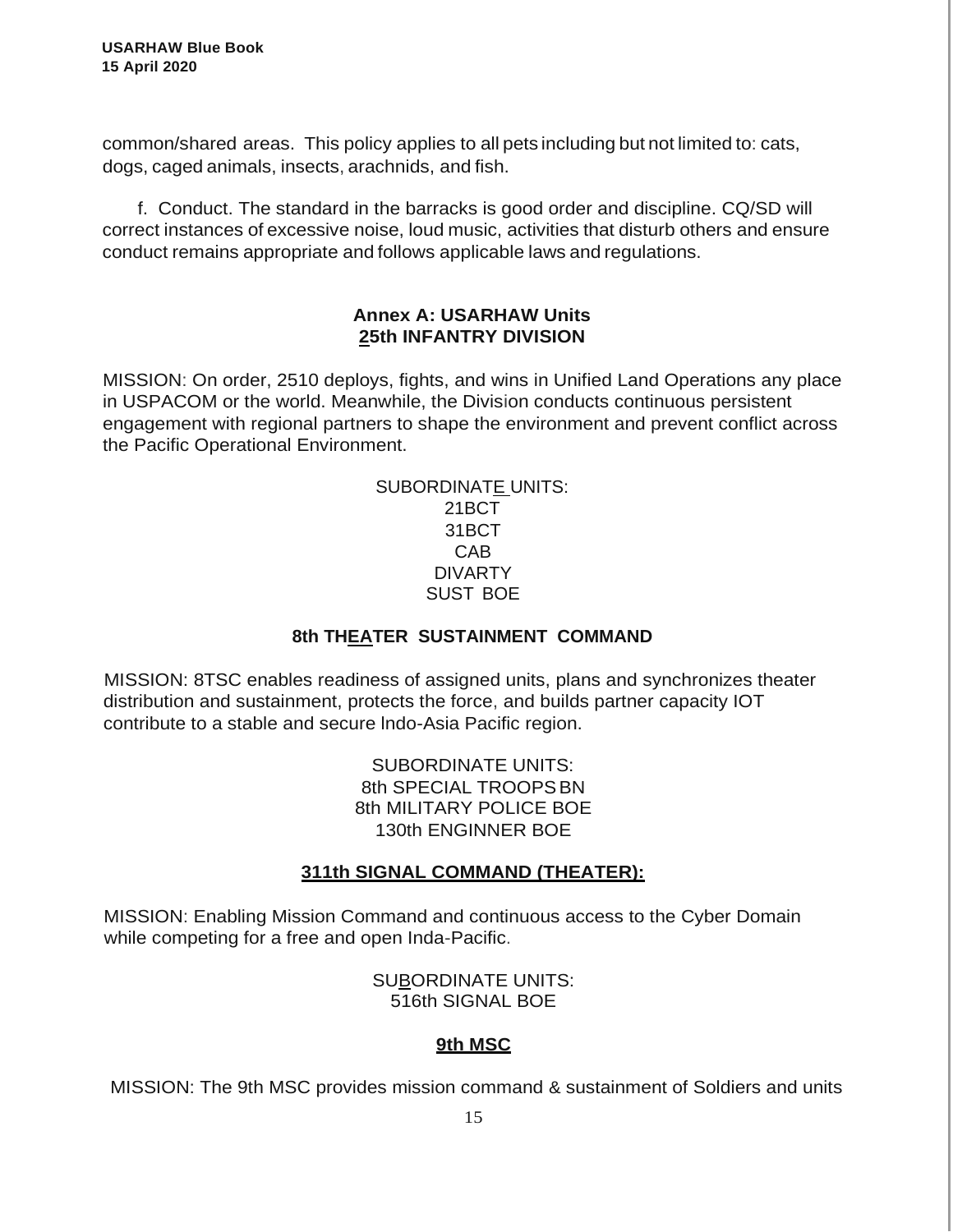with unique capabilities to support USARPAC, contribute to a stable & secure INDOPACOM area of responsibility, & provide forces in response to global contingencies.

### **18th MEDCOM**

MISSION: Provide mission command, administrative assistance, and technical supervision of assigned and attached medical units within the lndo-Asia Pacific Region.

### **The 500th Military Intelligence Brigade**

MISSION: Conducts continuous, multi-disciplined intelligence, surveillance, and reconnaissance operations in order to provide commanders with timely, predictive and actionable intelligence in the INDOPACOM area of responsibility. On order, deploys tailored intelligence forces globally in support of full-spectrum operations.

### **196th Infantry Brigade**

MISSION: Trains and validates all U.S. Army, Pacific assigned Army National Guard and U.S. Army Reserve forces in accordance with FORSCOM and USARPAC Training Guidance in order to ensure units are fully prepared to deploy in support of Overseas Contingency Operations (OCO) and other operations as directed.

### **412th Theater Engineer Command**

MISSION: Provides trained and ready forces in support of global operations and provides policies, guidance, resourcing and administrative support as an Operational Command over assigned AR units. On order, the 412th TEC mobilizes and deploys to a theater of operations as the senior engineer headquarters to provide mission command of assigned or attached units in support of the Army Service Component Command's assured mobility, protection, logistics, and infrastructure development lines of operation.

# **351st Civil Affairs Command**

MISSION: On order, provide Civil Affairs units to support the Combatant Commander, US PACOM; Commander, USARPAC; and Commander, USFK at the tactical, operational, and strategic level. Provide Civil Affairs units in support of War Overseas Contingency Operations (OCO).

### **94th Army Air and Missile Defense Command**

MISSION: The 94th Army Air and Missile Defense Command provides Joint and Combined Theater Air and Missile Defense in order to meet OPLAN requirements through the assurance of Allies and deterrence within the Asia-Pacific AOR.